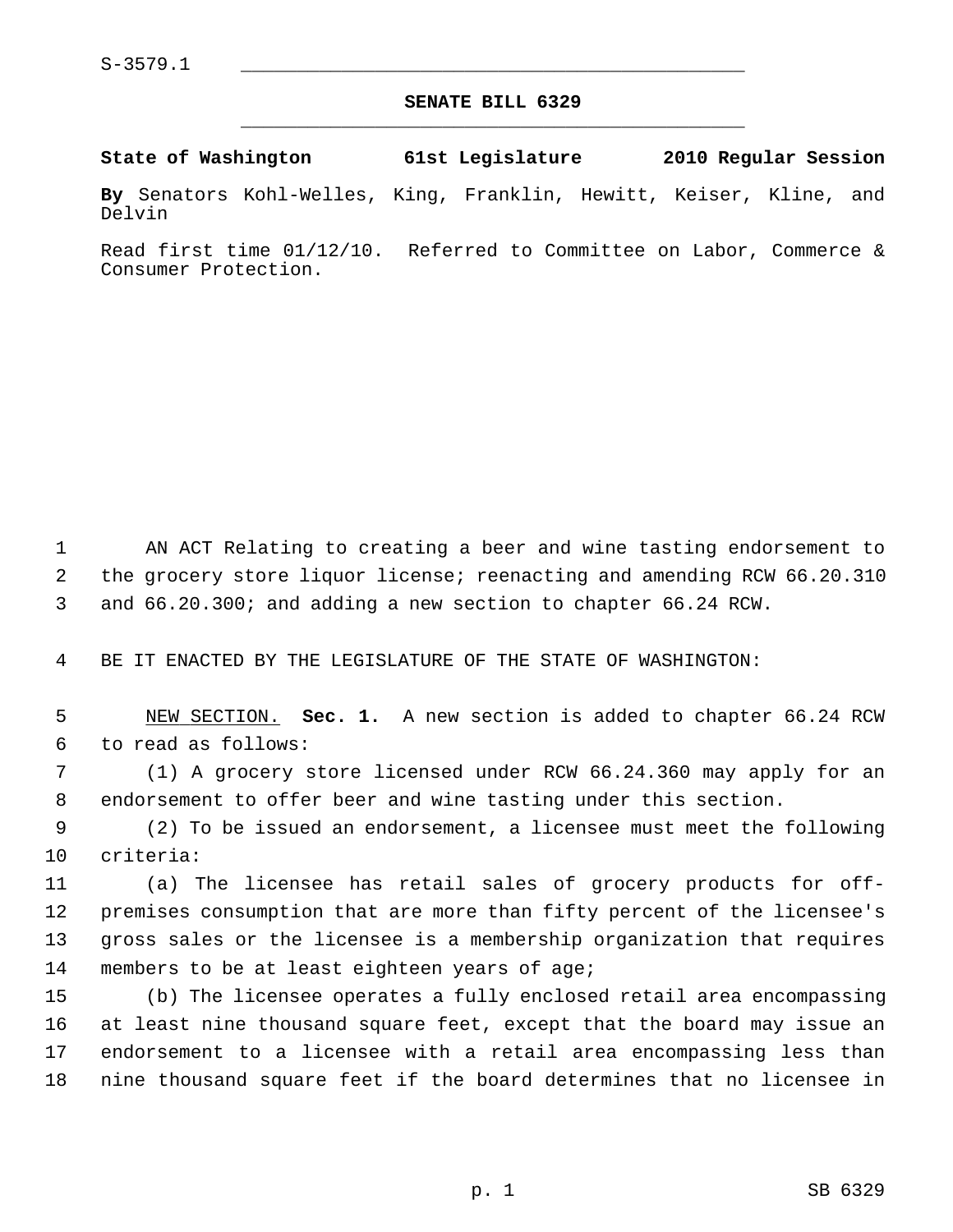1 the community the licensee serves meets the square footage requirement 2 and the licensee meets operational requirements established by the 3 board by rule; and

 4 (c) The licensee has not had more than one public safety violation 5 within the past two years.

6 (3) A tasting must be conducted under the following conditions:

 7 (a) Each sample must be two ounces or less, up to a total of four 8 ounces, per customer during any one visit to the premises;

 9 (b) No more than one sample of the same product offering of beer or 10 wine may be provided to a customer during any one visit to the 11 premises;

12 (c) The licensee must have food available for the tasting 13 participants;

14 (d) Customers must remain in the service area while consuming 15 samples; and

16 (e) The service area and facilities must be located within the 17 licensee's fully enclosed retail area and must be of a size and design 18 such that the licensee can observe and control persons in the area to 19 ensure that persons under twenty-one years of age and apparently 20 intoxicated persons cannot possess or consume alcohol.

21 (4) Employees of licensees whose duties include serving during 22 tasting activities under this section must hold a class 12 alcohol 23 server permit.

24 (5) Tasting activities under this section are subject to RCW 25 66.28.305 and 66.28.040 and the cost of sampling may not be borne, 26 directly or indirectly, by any liquor manufacturer, importer, or 27 distributor.

28 (6) A licensee may advertise a tasting event only within the store, 29 on a store web site, in store newsletters and flyers, and via e-mail 30 and mail to customers who have requested notice of events. Advertising 31 under this subsection may not be targeted to or appeal principally to 32 youth.

33 (7)(a) If a licensee is found to have committed a public safety 34 violation in conjunction with tasting activities, the board may suspend 35 the licensee's tasting endorsement and not reissue the endorsement for 36 up to two years from the date of the violation. If mitigating 37 circumstances exist, the board may offer a monetary penalty in lieu of 38 suspension during a settlement conference.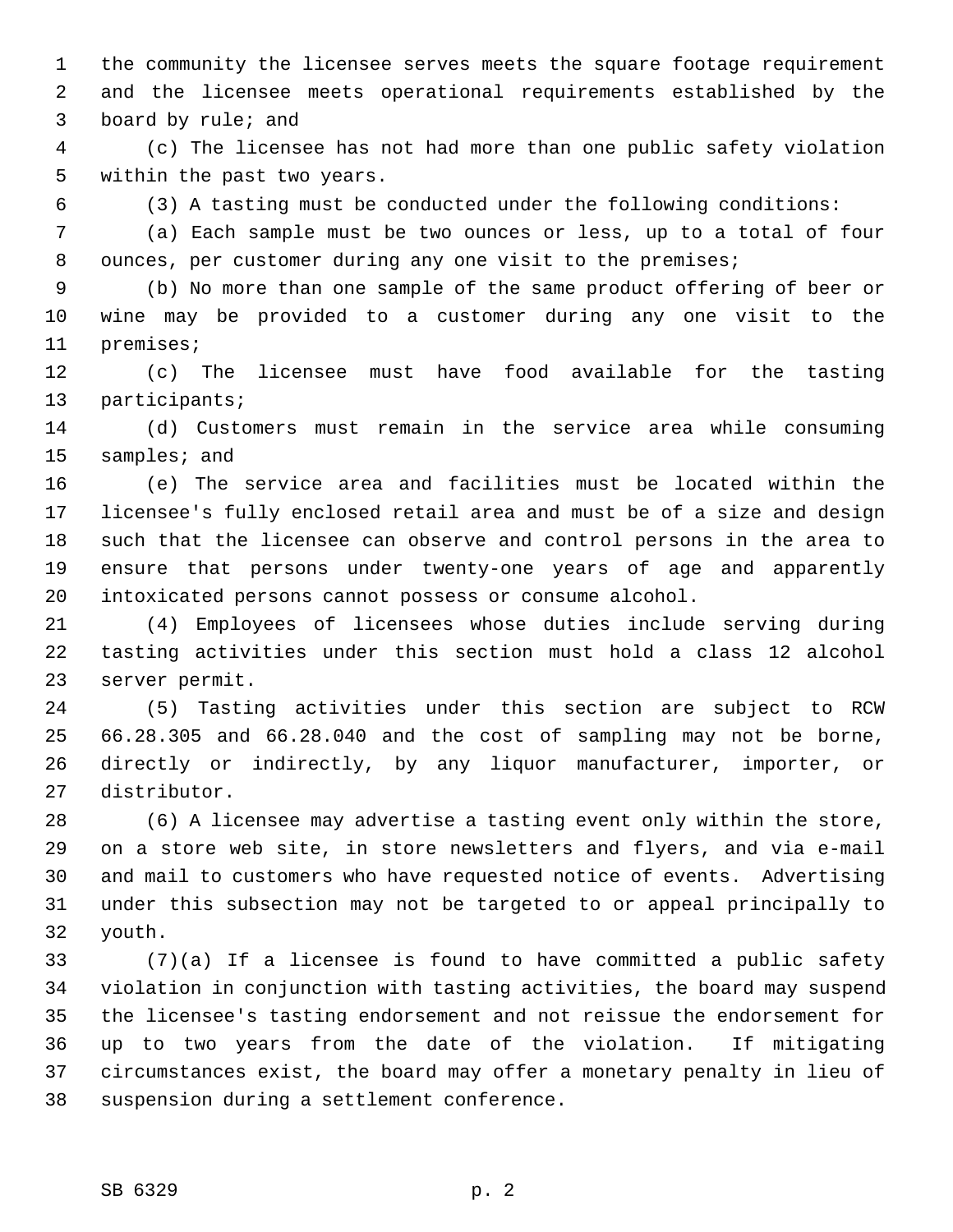1 (b) The board may revoke an endorsement granted to a licensee that 2 is located within the boundaries of an alcohol impact area recognized 3 by resolution of the board if the board finds that the tasting 4 activities by the licensee are having an adverse effect on the 5 reduction of chronic public inebriation in the area.

 6 (c) RCW 66.08.150 applies to the suspension or revocation of an 7 endorsement.

 8 (8) The board may establish additional requirements under this 9 section to assure that persons under twenty-one years of age and 10 apparently intoxicated persons cannot possess or consume alcohol.

11 (9) The annual fee for the endorsement is two hundred dollars. The 12 board shall review the fee annually and may increase the fee by rule to 13 a level sufficient to defray the cost of administration and enforcement 14 of the endorsement, except that the board may not increase the fee by 15 more than ten percent annually.

16 (10) The board must adopt rules to implement this section.

17 **Sec. 2.** RCW 66.20.310 and 2009 c 271 s 5 and 2009 c 187 s 4 are 18 each reenacted and amended to read as follows:

19 (1)(a) There shall be an alcohol server permit, known as a class 12 20 permit, for a manager or bartender selling or mixing alcohol, spirits, 21 wines, or beer for consumption at an on-premises licensed facility.

22 (b) There shall be an alcohol server permit, known as a class 13 23 permit, for a person who only serves alcohol, spirits, wines, or beer 24 for consumption at an on-premises licensed facility.

25 (c) As provided by rule by the board, a class 13 permit holder may 26 be allowed to act as a bartender without holding a class 12 permit.

27 (2)(a) Effective January 1, 1997, except as provided in (d) of this 28 subsection, every alcohol server employed, under contract or otherwise, 29 at a retail licensed premise shall be issued a class 12 or class 13 30 permit.

31 (b) Every class 12 and class 13 permit issued shall be issued in 32 the name of the applicant and no other person may use the permit of 33 another permit holder. The holder shall present the permit upon 34 request to inspection by a representative of the board or a peace 35 officer. The class 12 or class 13 permit shall be valid for employment 36 at any retail licensed premises described in (a) of this subsection.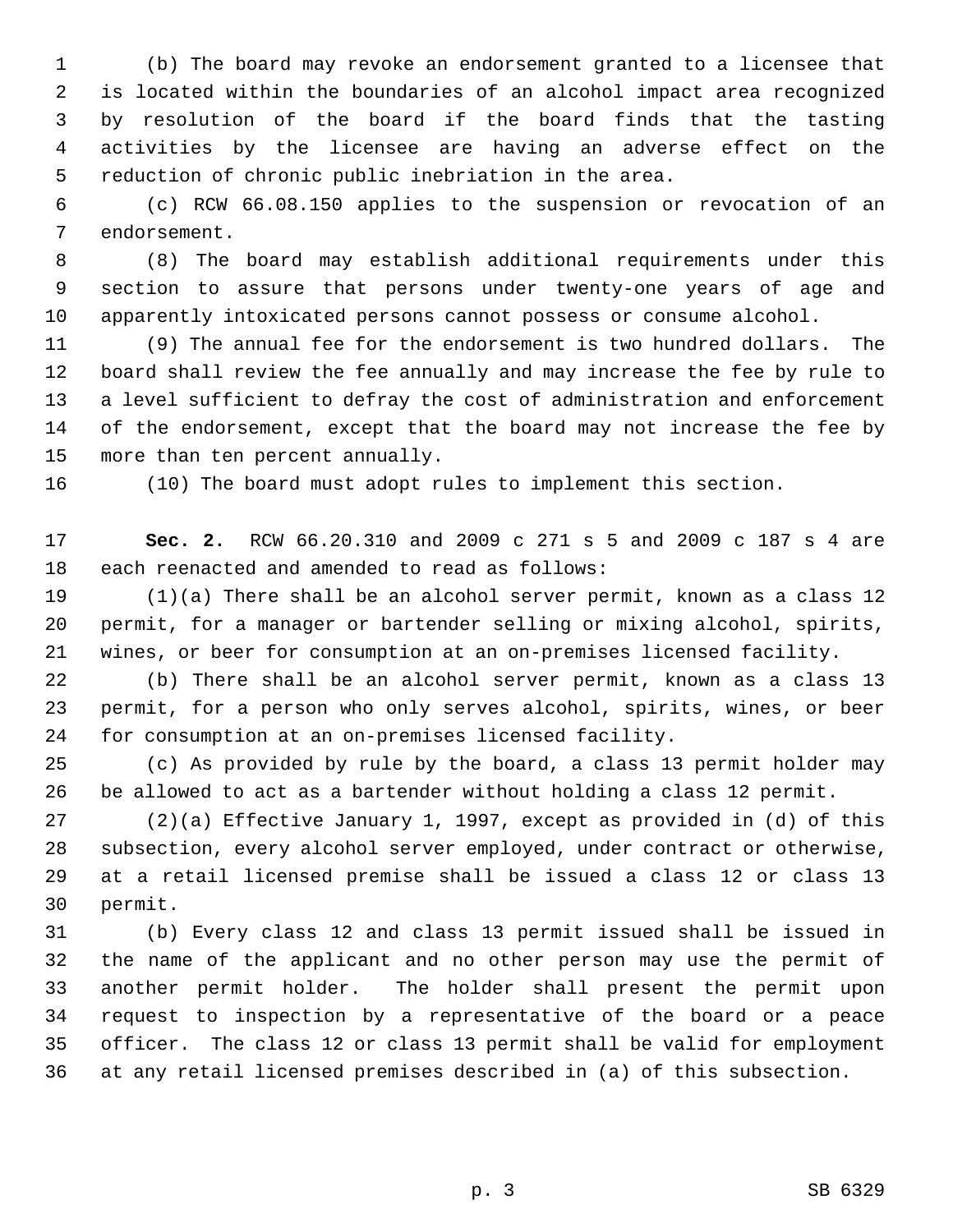1 (c) Except as provided in (d) of this subsection, no licensee 2 holding a license as authorized by RCW 66.24.320, 66.24.330, 66.24.350, 3 66.24.400, 66.24.425, 66.24.450, 66.24.570, and 66.24.600 may employ or 4 accept the services of any person without the person first having a 5 valid class 12 or class 13 permit.

 6 (d) Within sixty days of initial employment, every person whose 7 duties include the compounding, sale, service, or handling of liquor 8 shall have a class 12 or class 13 permit.

 9 (e) No person may perform duties that include the sale or service 10 of alcoholic beverages on a retail licensed premises without possessing 11 a valid alcohol server permit.

12 (3) A permit issued by a training entity under this section is 13 valid for employment at any retail licensed premises described in 14 subsection (2)(a) of this section for a period of five years unless 15 suspended by the board.

16 (4) The board may suspend or revoke an existing permit if any of 17 the following occur:

18 (a) The applicant or permittee has been convicted of violating any 19 of the state or local intoxicating liquor laws of this state or has 20 been convicted at any time of a felony; or

21 (b) The permittee has performed or permitted any act that 22 constitutes a violation of this title or of any rule of the board.

23 (5) The suspension or revocation of a permit under this section 24 does not relieve a licensee from responsibility for any act of the 25 employee or agent while employed upon the retail licensed premises. 26 The board may, as appropriate, revoke or suspend either the permit of 27 the employee who committed the violation or the license of the licensee 28 upon whose premises the violation occurred, or both the permit and the 29 license.

30 (6)(a) After January 1, 1997, it is a violation of this title for 31 any retail licensee or agent of a retail licensee as described in 32 subsection (2)(a) of this section to employ in the sale or service of 33 alcoholic beverages, any person who does not have a valid alcohol 34 server permit or whose permit has been revoked, suspended, or denied.

35 (b) It is a violation of this title for a person whose alcohol 36 server permit has been denied, suspended, or revoked to accept 37 employment in the sale or service of alcoholic beverages.